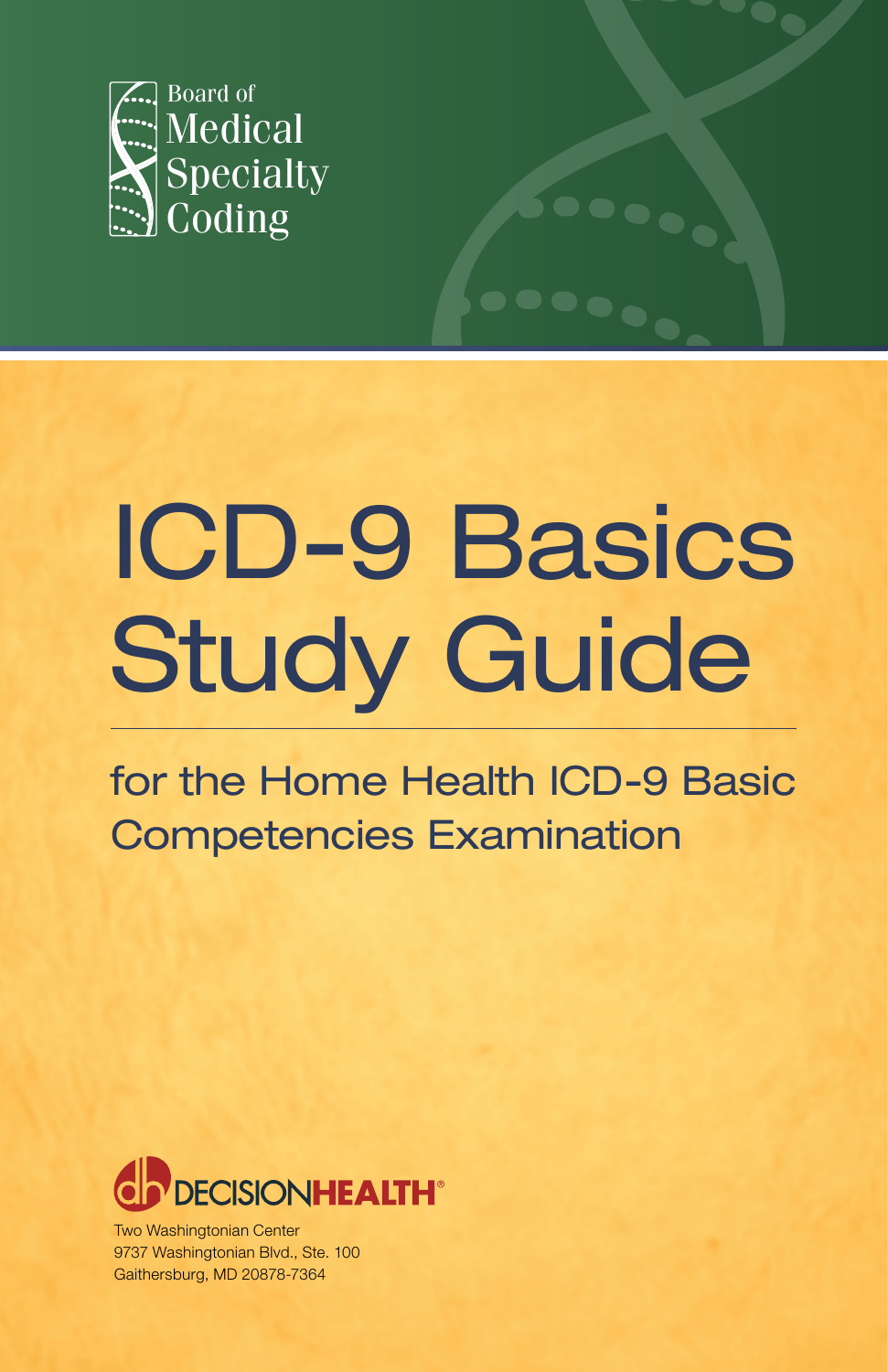# **ICD-9 Basics Study Guide**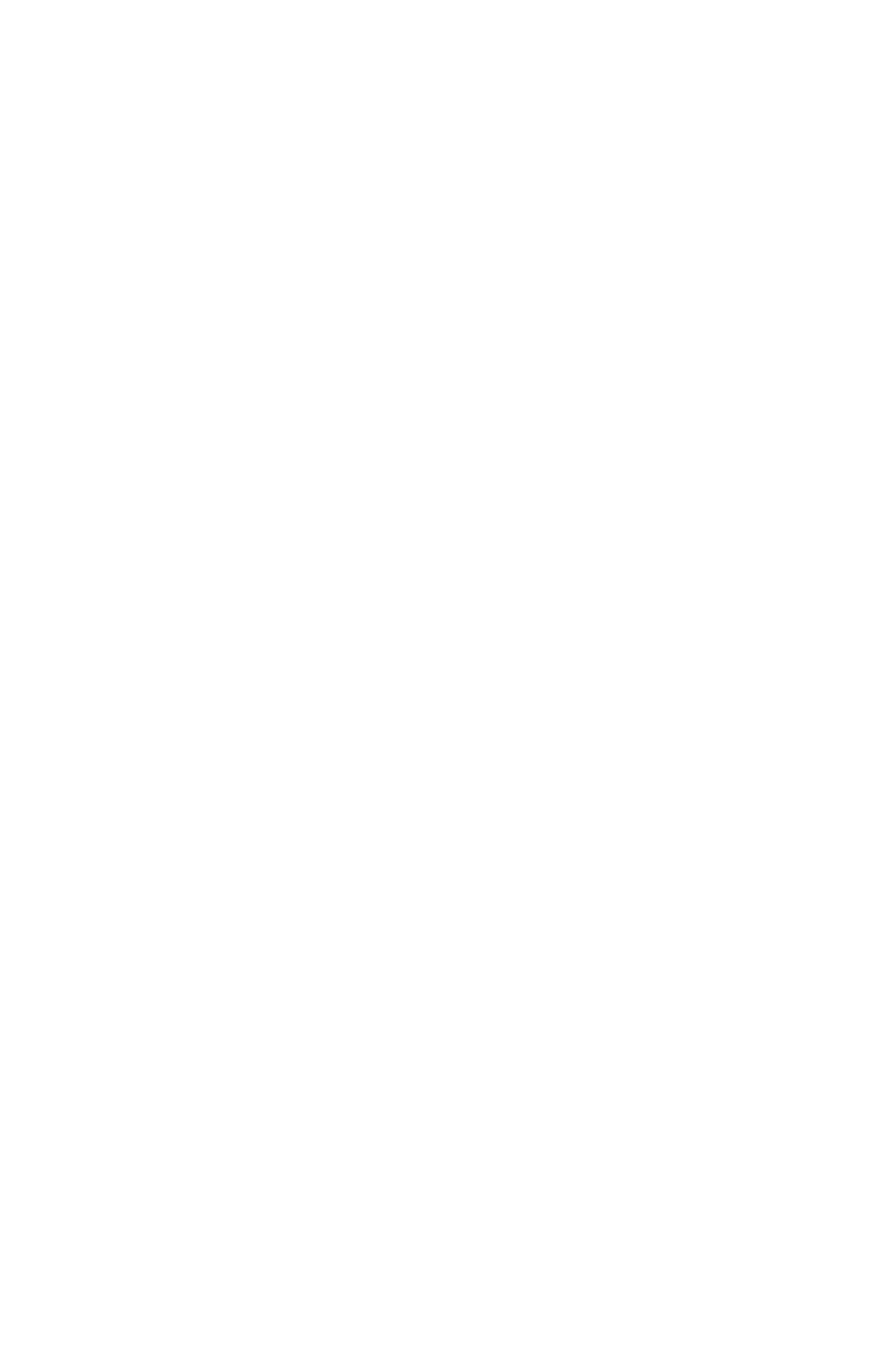# **Introduction**

To master the basics of ICD-9-CM coding, you must understand the foundation of coding in the home health environment. There are main competencies that coders and clinicians will be tested on. These competencies are listed below, with some main points that each encompasses or that you must understand to code correctly with diagnoses, V and E codes.

In general, the core competencies of ICD-9-CM coding involve understanding:

- Guidelines and Conventions
- • Sequencing issues regarding signs and symptoms, acute diseases and V codes, late effects and complications and OASIS item rules
- V code use
- Manifestation coding
- Late effects and complications

This short guide *highlights the main areas that you must understand*  – and be able to apply in your ICD-9 Manual – in order to find the correct code.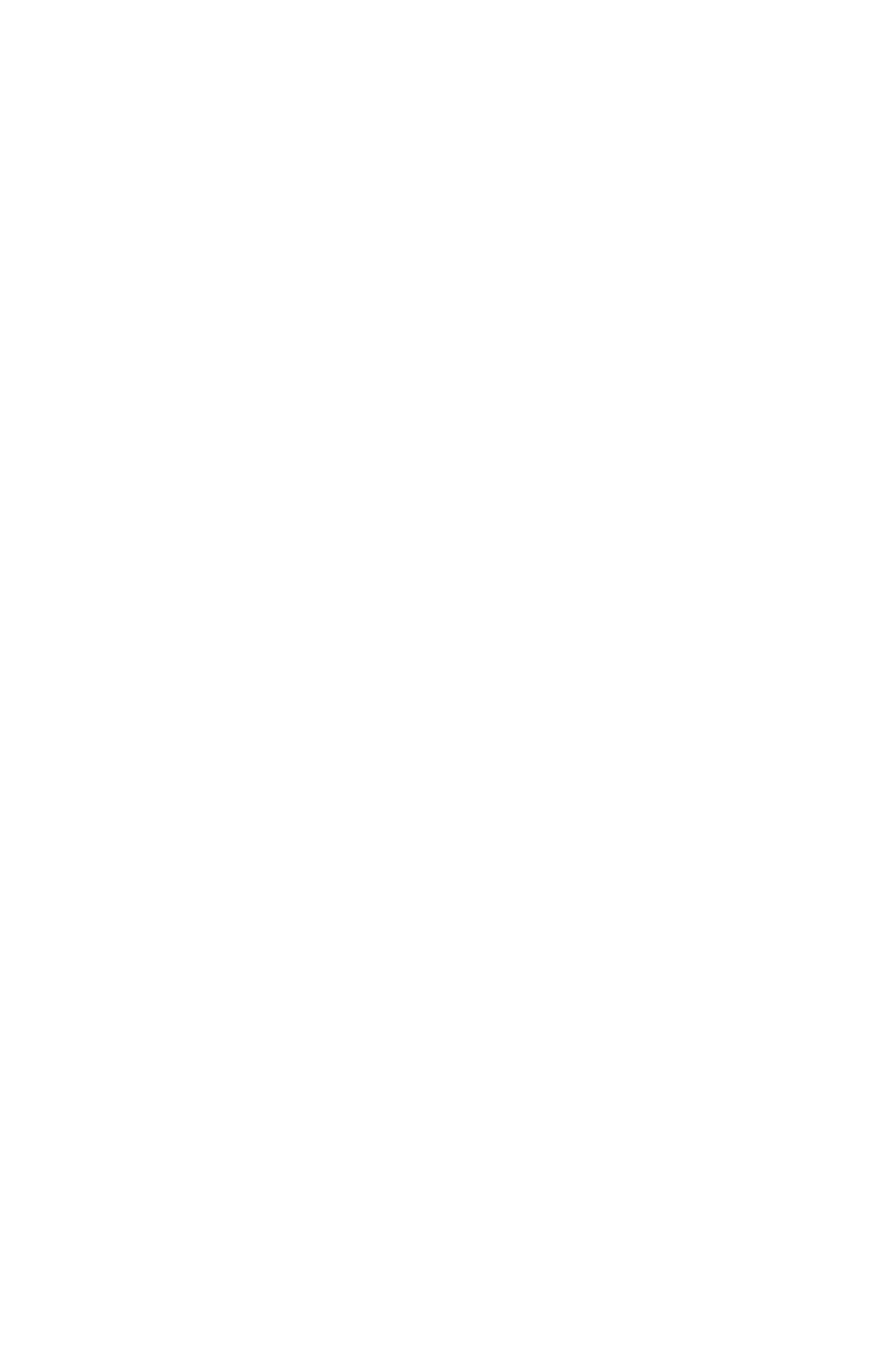## **Official Guidelines and Conventions**

The ICD-9-CM Official Guidelines for Coding and Reporting and conventions are specific guidelines and general rules that are applicable to all health care settings, unless otherwise indicated. They provide additional instruction and are based on the coding and sequencing instructions in Volumes 1, 2 and 3 of the ICD-9-CM. Adherence to these guidelines when assigning diagnosis and procedure codes is required under the Health Insurance Portability and Accountability Act (HIPAA).

There are 16 main guidelines to know and reference when coding. These guidelines cover dozens of pages and are available at:

www.cdc.gov/nchs/datawh/ftpserv/ftpicd9/ftpicd9.htm

Some highlights of what a competent basics coder needs to understand:

- Proper use, and sequence of use of the Alphabetical Index and Tabular List
- Locating terms within the Alphabetical Index
- Specificity in coding: coding to 3, 4 or 5 digits and knowing how to tell the specificity within the Tabular List
- Selecting diagnosis codes and V codes
- Proper signs and symptoms use
- Coding symptoms integral to a disease
- Multiple coding for a single condition
- Acute vs. chronic conditions
- Combination coding
- Late effects
- Ability to code the same diagnosis more than once
- • Admissions or encounters for rehabilitation
- Pressure ulcer staging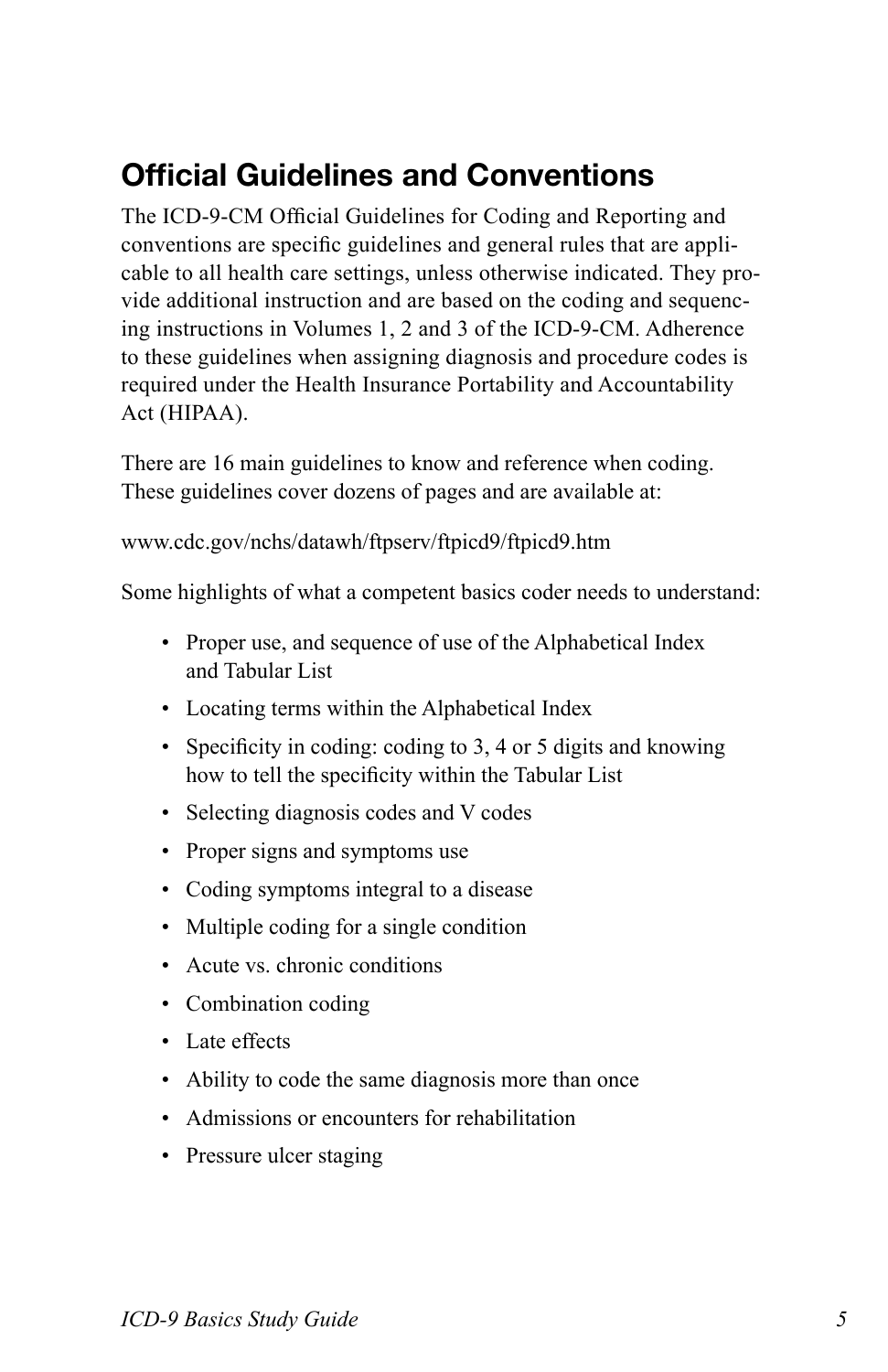In addition to general coding guidelines, there are guidelines for specific diagnoses and/or conditions in the classification. Unless otherwise indicated, these guidelines apply to all health care settings. These guidelines are specific to individual chapters in the ICD-9-CM manual. Many of them will be covered in the modules on common home care diagnosis coding.

Coding guidelines revolve around the ICD-9-CM code set, which is contained in 3 separate volumes:

Volume 1: Tabular List (located after Volume 2 in most manuals)

Volume 2: Alphabetical Index to Diseases (located  $1<sup>st</sup>$  in the first manual).

Volume 3: Procedures Index and Tabular List

The Tabular List (Volume 1) contains:

- 17 Chapters (numerical codes  $001 999.9$ ) categorized by anatomical site
- Supplementary Classification: Factor Influencing Health Status and Contact with Health Services – V Codes  $(V01 - V86)$
- Supplementary Classification: External Causes of Injury and Poisoning – E Codes (E800 – E999)

The Alphabetic Index (Volume 2) contains:

- An alphabetical listing of diseases and reasons for encounters in the health care system
- Hypertension table
- Neoplasm table
- Table of Drugs and Chemicals
- Index to External Causes if Injury and Poisoning Codes (E codes)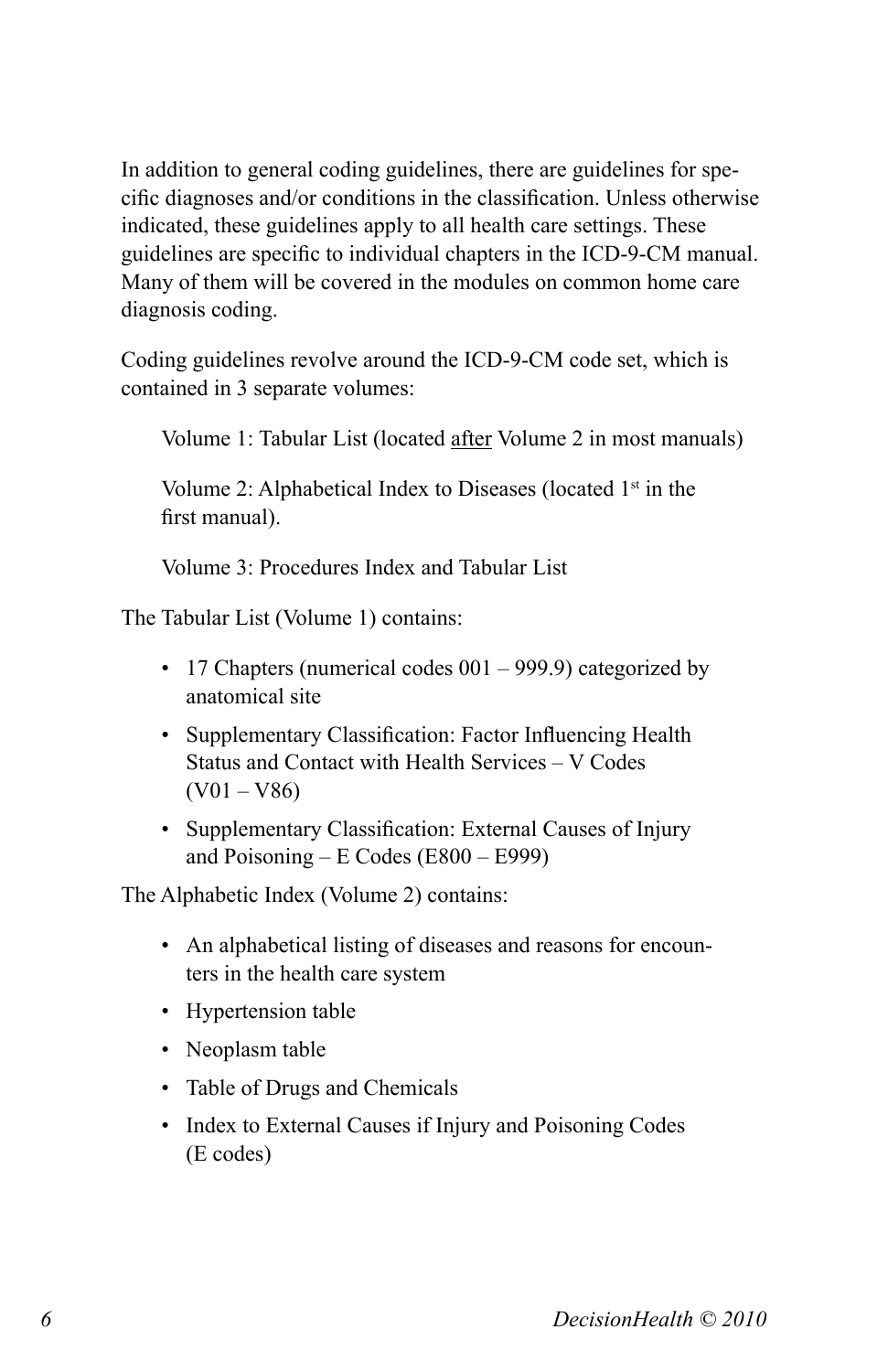The Procedures Index and Tabular List (Volume 3) contains:

- Index to procedures
- Tabular list of procedures

#### **Coding conventions**

The conventions are general rules for ICD-9-CM code use, independent of the official coding guidelines. They include abbreviations, punctuation, symbols, typefaces, formatting methods, and rules.

The two sources of ICD-9-CM coding conventions are the ICD-9- CM Official Guidelines for Coding and Reporting and the ICD-9-CM publisher-specific formatting conventions. The coding conventions are incorporated within the Alphabetical Index and the Tabular list of an ICD-9-CM coding manual as instructional notes.

The Coding Conventions coders need to understand are:

- Format, such as indenting:
- Abbreviations such as NEC and NOS
- Punctuation such as  $[ \, ]$ ,  $[ \, ]$ ,  $( \, )$ , :
- Includes and Excludes Notes and Inclusion Terms
- Other and Unspecified Codes
- The meaning of "and," "with," "see," "see also"
- Phrases such as Use Additional Code, and Code First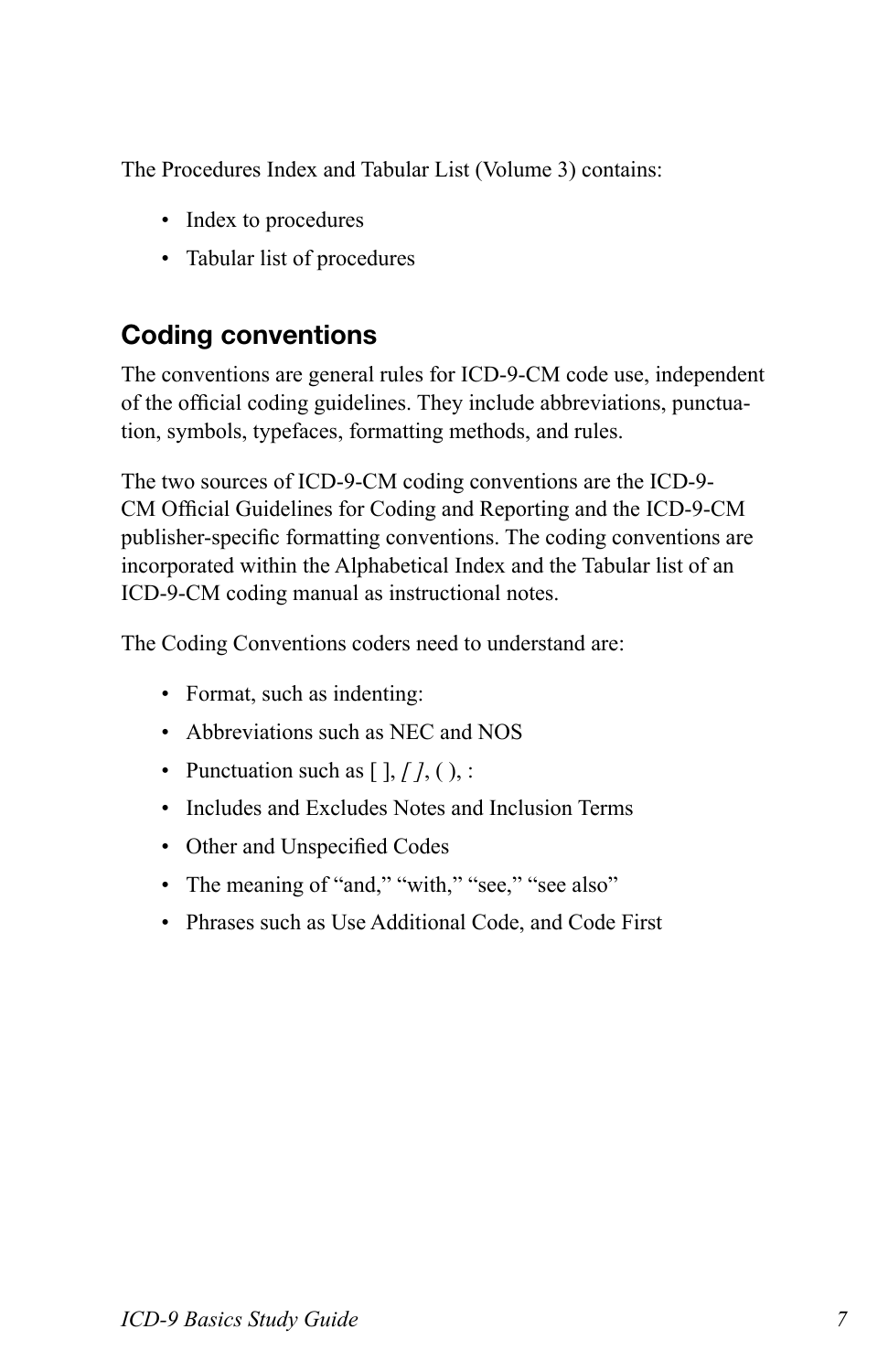# **OASIS Items**

While there are about 20 OASIS questions that directly affect payment, only five include diagnoses codes. These five are the most important for coders to know how to use. M1020, M1022 and M1024, especially, are crucial to understanding how to code and how OASIS interacts with ICD-9-CM.

#### **M1010: Inpatient Diagnosis**

List the diagnoses (six slots) for which the patient received treatment in an inpatient facility within 14 days of the start of care assessment. List only those diagnoses that required treatment during the inpatient stay.

#### **M1016: Diagnoses Requiring Medical or Treatment Regimen Change Within Past 14 Days**

List new diagnoses or diagnoses that have exacerbated over the past 14 days. Lists six diagnoses.

#### **M1020a: The principal diagnosis**

This item identifies the chief reason for providing skilled services. It represents the most acute condition that requires the most intensive skilled services – the primary or principal reason for home care – the focus of care. The primary diagnosis may or may not be related to the most recent hospital stay. It is the condition most related to the current home health plan of care.

The primary diagnosis best reflects the care being provided for the *entire episode* and may best be described by a V code when the underlying reason for care no longer exists.

Consider services, medications, treatments and procedures ordered. If more than one diagnosis is treated concurrently, the primary diagnosis is that which represents the most acute condition and requires the most intensive skilled service. If two or more diagnoses are being equally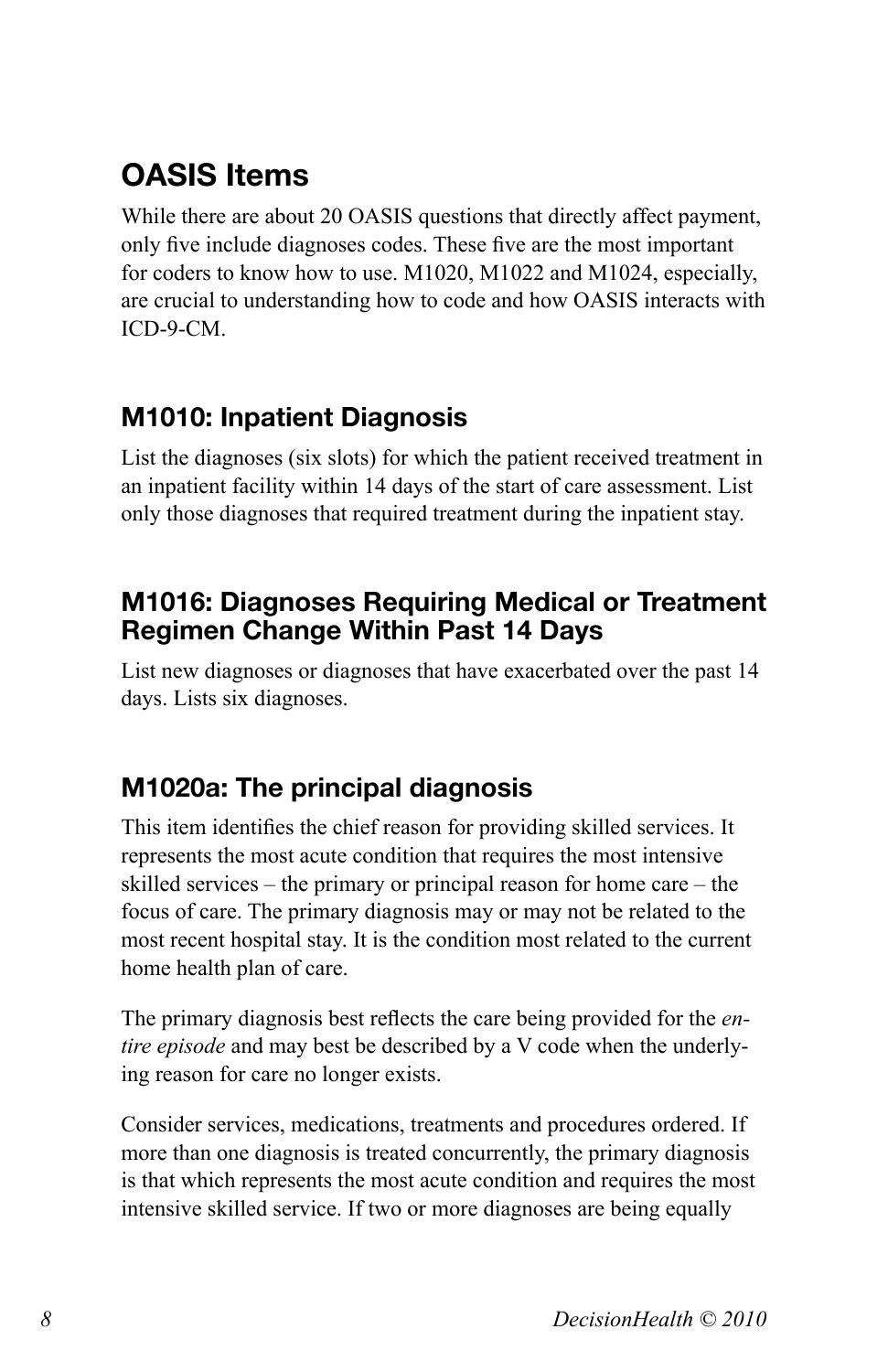monitored, treated, and/or evaluated, the clinician may select which diagnosis is sequenced first based on coding guidelines.

#### **M1022b-f: The Secondary Diagnoses**

M1022 identifies all conditions (co-morbidities) that coexisted at the time the plan of care was established, which developed subsequently**,** or which affect the treatment or care. Include all pertinent diagnoses relevant to the care being rendered. The codes/diagnoses assigned in M1022 should be listed in the order that best reflects the seriousness of the patient's condition. There are five diagnoses to place in M1022, listed in M1022b-f on the OASIS form.

In general, M1022 should include not only conditions actively addressed in the patient's plan of care, but also any additional co-morbidity (illness/condition/health factor) affecting the patient's responsiveness to treatment and rehabilitative prognosis.

There is no sequencing rule that secondary diagnoses must be coded in the order or severity. There are several things to keep in mind when sequencing the secondary diagnoses, including manifestation coding rules, co-morbidity issues and acute conditions vs. V codes.

#### **M1024: The Payment Question**

M1024 is a complicated and technically optional OASIS item intended to facilitate payment under the Medicare Prospective Payment System (PPS). M1024 is used when a V code is reported as the primary diagnosis (M1020a) or as a secondary diagnosis (M1022b-f) in place of a case-mix diagnosis. Using case-mix codes in M1024 helps determine the PPS case mix. Case-mix codes are those diagnosis codes (and three V codes: V55.0, V55.5 and V55.6) that CMS has designated as adding potential points toward additional reimbursement.

A case-mix code If an HHA reports a V code in M1020 or M1022 in place of a case-mix diagnosis, the provider has the option of reporting the case-mix diagnosis in M1024 for payment purposes. Though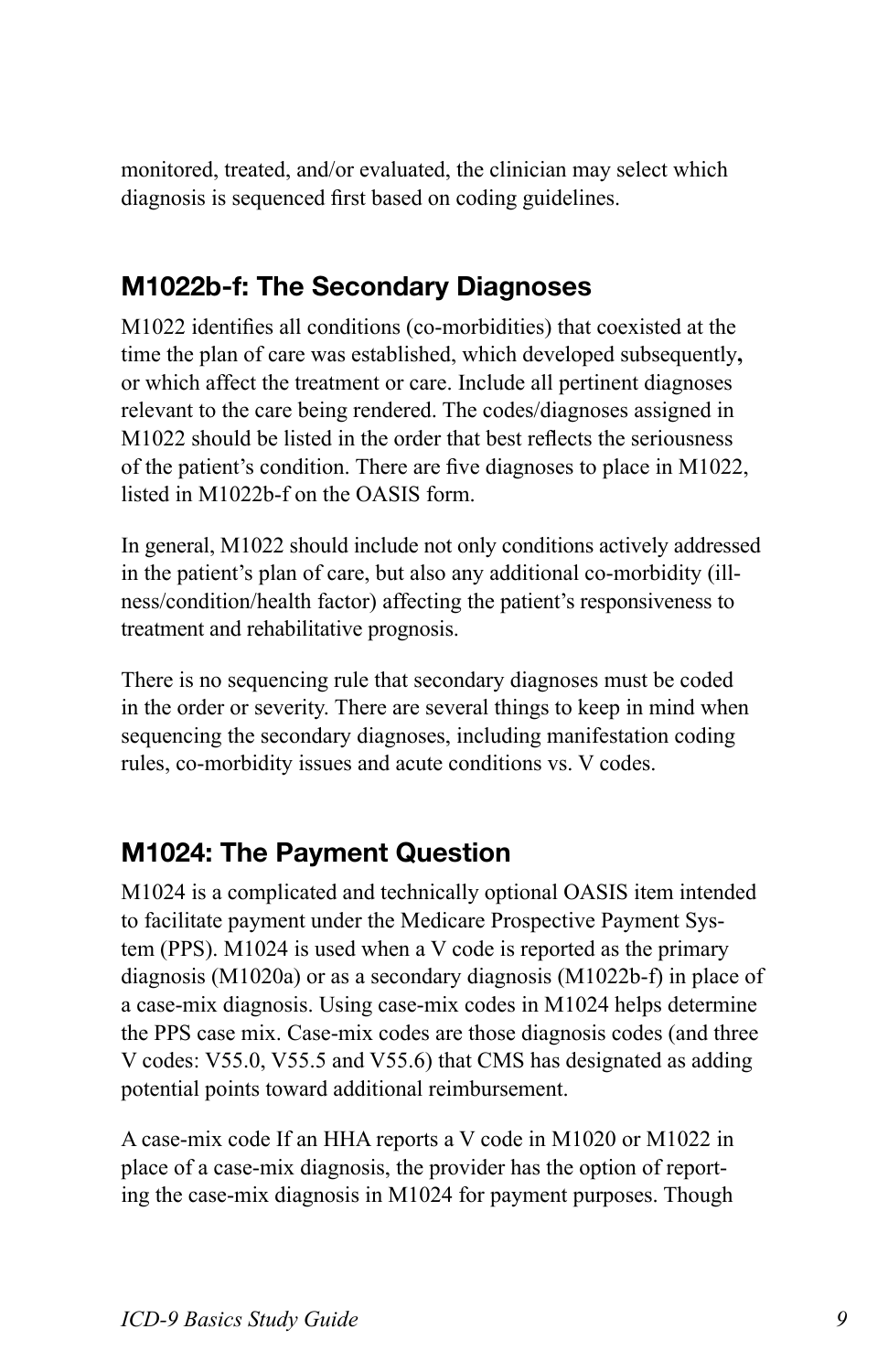*optional*, if the case-mix diagnosis is not entered in M1024, the agency will lose case-mix points that may affect reimbursement.

M1024 is broken into two columns, Column 3 and Column 4. Column three is where a case-mix diagnosis is placed. Column 4 is where a manifestation of that diagnosis in Column 3, if a manifestation exists and must be coded with the etiology according to coding guidelines, is placed.

If a V code is reported in M1020 or M1022 in place of a case-mix diagnosis, list the diagnosis(es) and ICD-9-CM code(s) in M1024. In accordance with OASIS requirements – no V codes, E codes, or surgical procedure codes are allowed in M1024. ICD-9-CM sequencing requirements must be followed (e.g., mandatory multiple coding).

While there are far more intricate rules for appropriate coding in M1024, that rule knowledge is not needed for this exam. This exam will test your basic understanding of the use of M1024.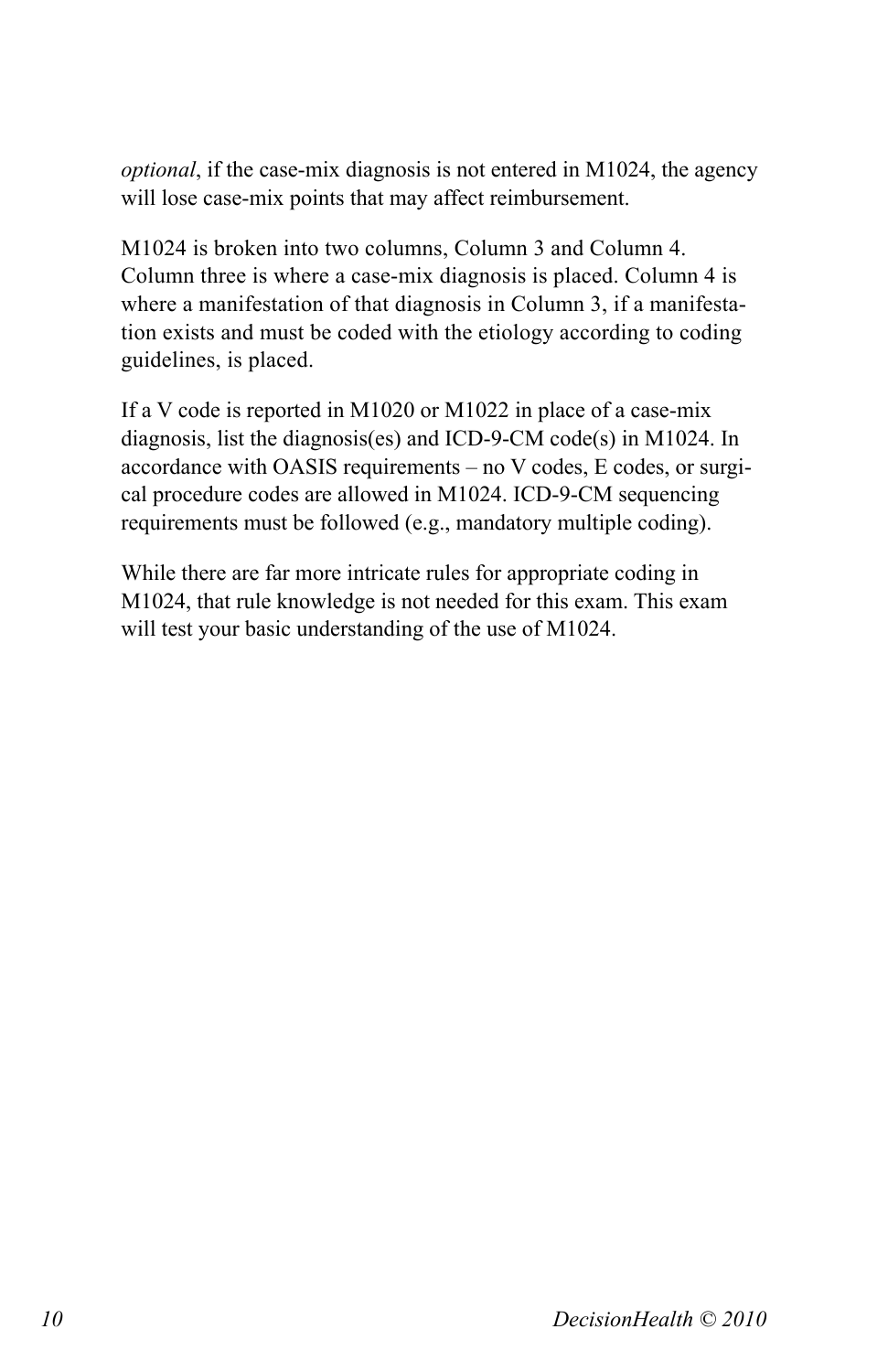#### **V codes**

You should use V codes when:

- The V code is more specific to the care being rendered than a medical diagnosis
- The patient has a resolving disease or injury that is not a complication of care and is admitted for:
	- Therapy services only
	- Surgical, orthopedic or other routine aftercare
- • Circumstances or problems influence a person's health status but are not in themselves a current illness or injury

#### **How do you find V codes?**

Look in the Alphabetical Index for these key terms that are most often related to home care:

- Absence Fitting of
- Admission for History of
- 
- Attention to Resistance
- Encounter for Status (post)
- 
- 
- Aftercare Long-term
	-
	-

#### **V codes and M1024**

Remember that case-mix codes are placed in M1024 when a V code replaces a diagnosis case-mix code in M1020 or M1022b-f. If the case-mix code is the underlying diagnosis for why the case-mix code is being used, it can go in M1024 Column 3. If it has a manifestation, the manifestation can go in M1024 Column 4.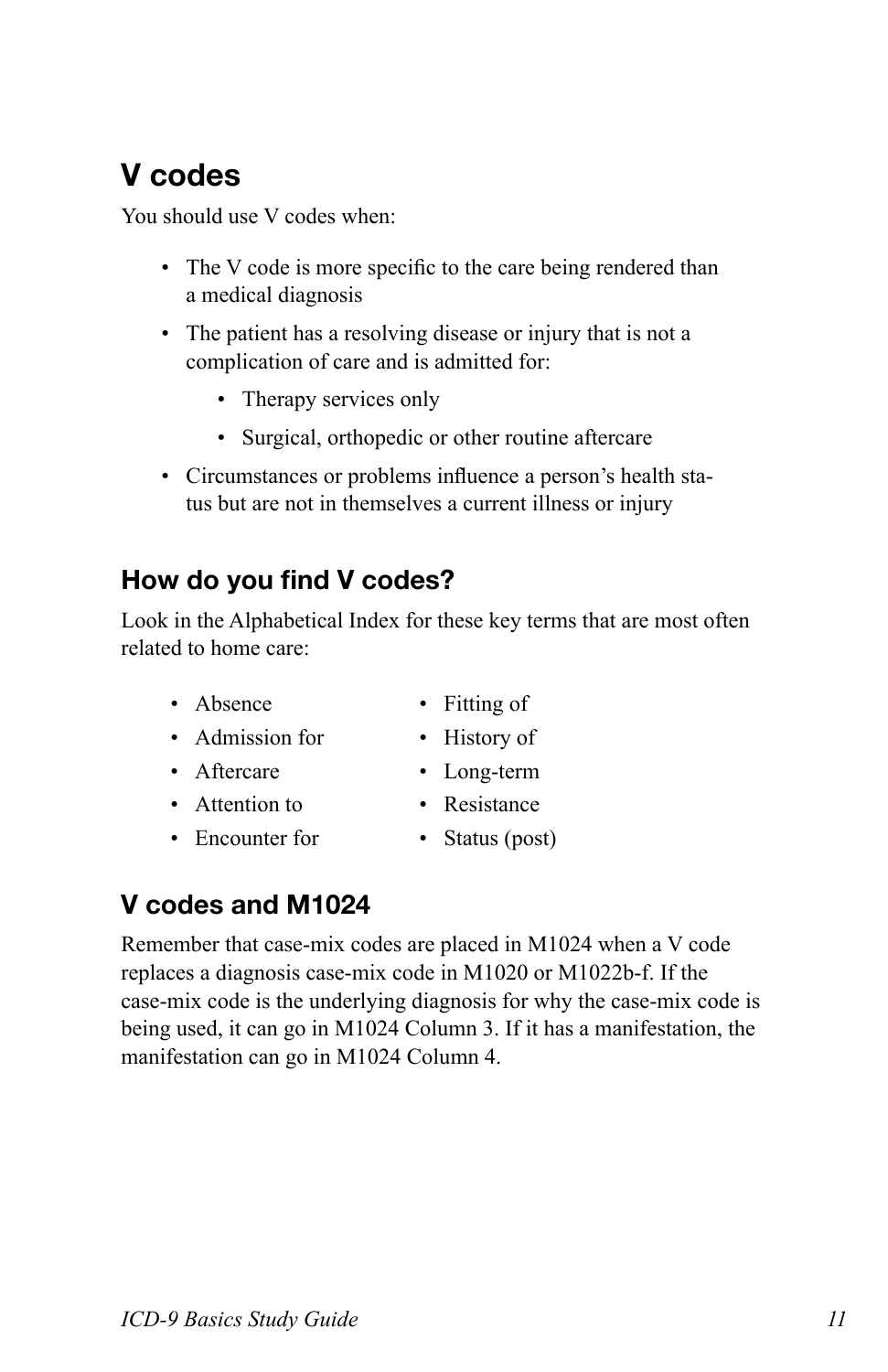#### **V codes account for:**

- Occasions when a patient with a resolving disease or injury or a chronic condition encounters the health care system for specific aftercare or treatment
- When circumstances or problems influence a person's health status but are not in themselves a current illness or injury
- • Reporting reasons for encounters with health care providers.

Some V codes can be designated as primary codes, only to be coded in M1020a; others can be assigned only as secondary (M1022b-f), some as both. Coders must pay attention to the designations in the coding manual indicating whether a V code can be primary only, secondary only, either, or unspecified.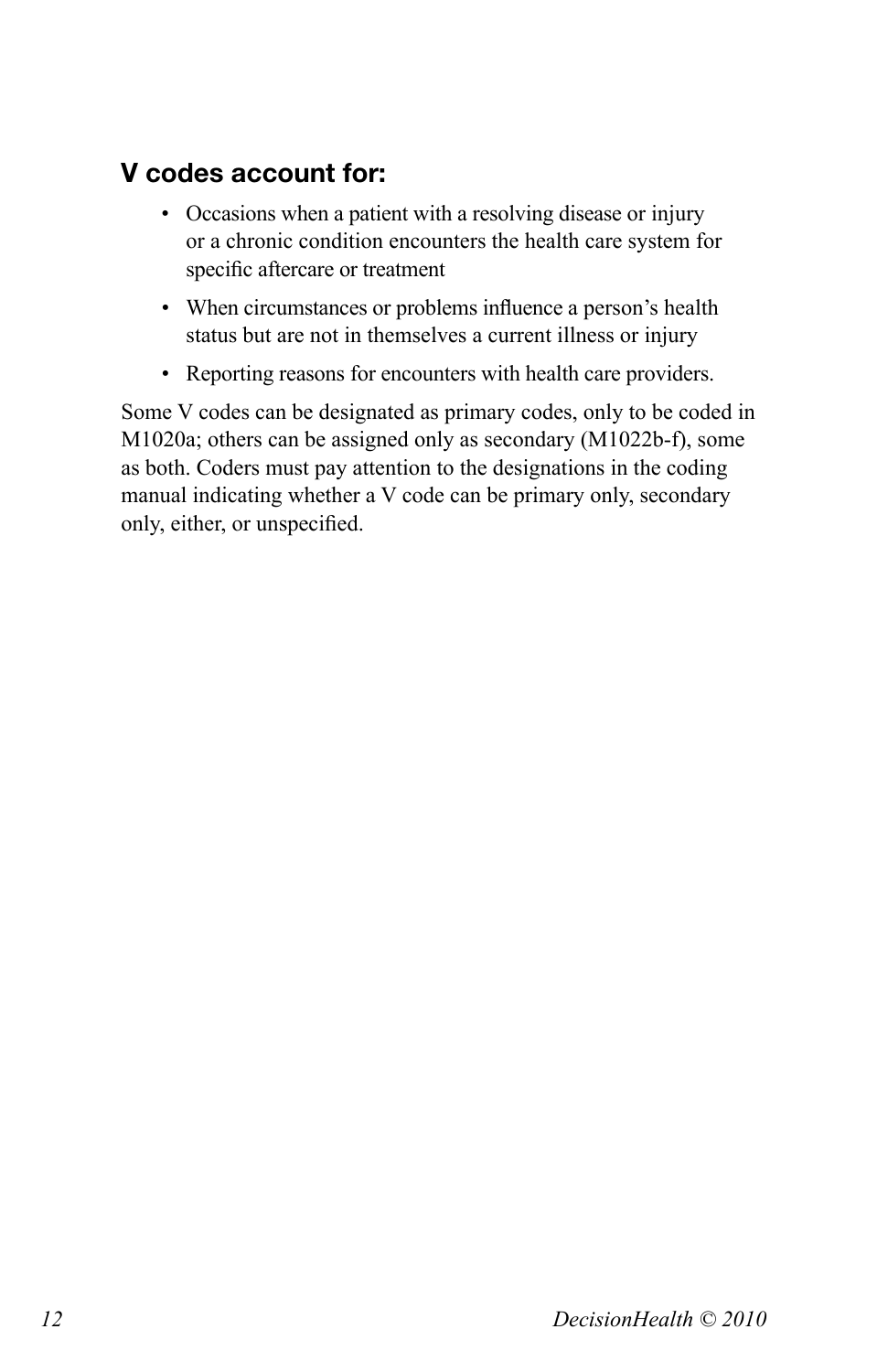# **Sequencing**

The first step in successful sequencing is a great assessment and determining the relevant diagnoses and procedures is the first step to accurate coding. To begin your coding with the primary diagnosis, you must choose the diagnosis that is the chief reason for providing skilled services in home care.

When determining the primary diagnosis, ask yourself What is the focus of care? Which of the other diagnoses will impact the healing or recovery of the primary diagnosis the most? and several other questions. The primary focus of care is placed in M1020a. Secondary diagnoses go in M1022b-f. The sequencing rules surrounding M1022 are fuzzier than with M1022a.

The secret to sequencing is prioritizing the care. All pertinent diagnoses must be listed on the Plan of Care in the order of their seriousness to justify the services being rendered.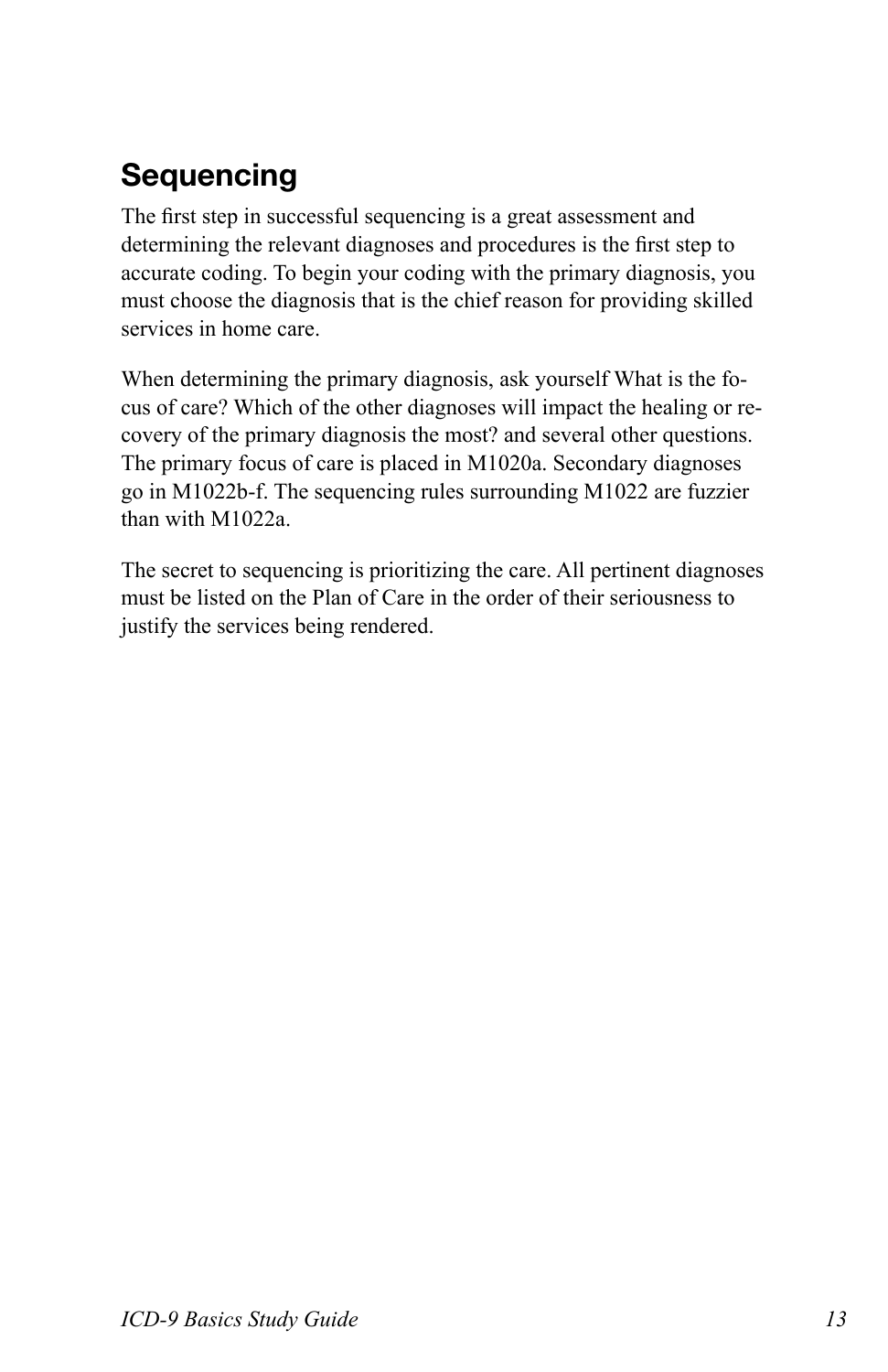# **Manifestation coding**

Manifestations are characteristics, signs or symptoms of an illness. When one disease or condition causes another disease or condition, the one that caused it is the etiology and the resulting second condition is the manifestation.

According to the coding guidelines, manifestation codes must be preceded by the code for the underlying condition or etiology. For example, the code for diabetic gangrene, gangrene caused by diabetes where gangrene is the manifestation and diabetes the etiology, would be listed

- 1. Diabetes (the etiology) 250.7x
- 2. Gangrene (the manifestation) 785.4

With manifestation coding, the usual rule of the focus of care being sequenced first is broken. If a manifestation is the focus of care, it is still sequenced second, behind its etiology. This guideline supersedes usual guidelines on first-listed diagnoses.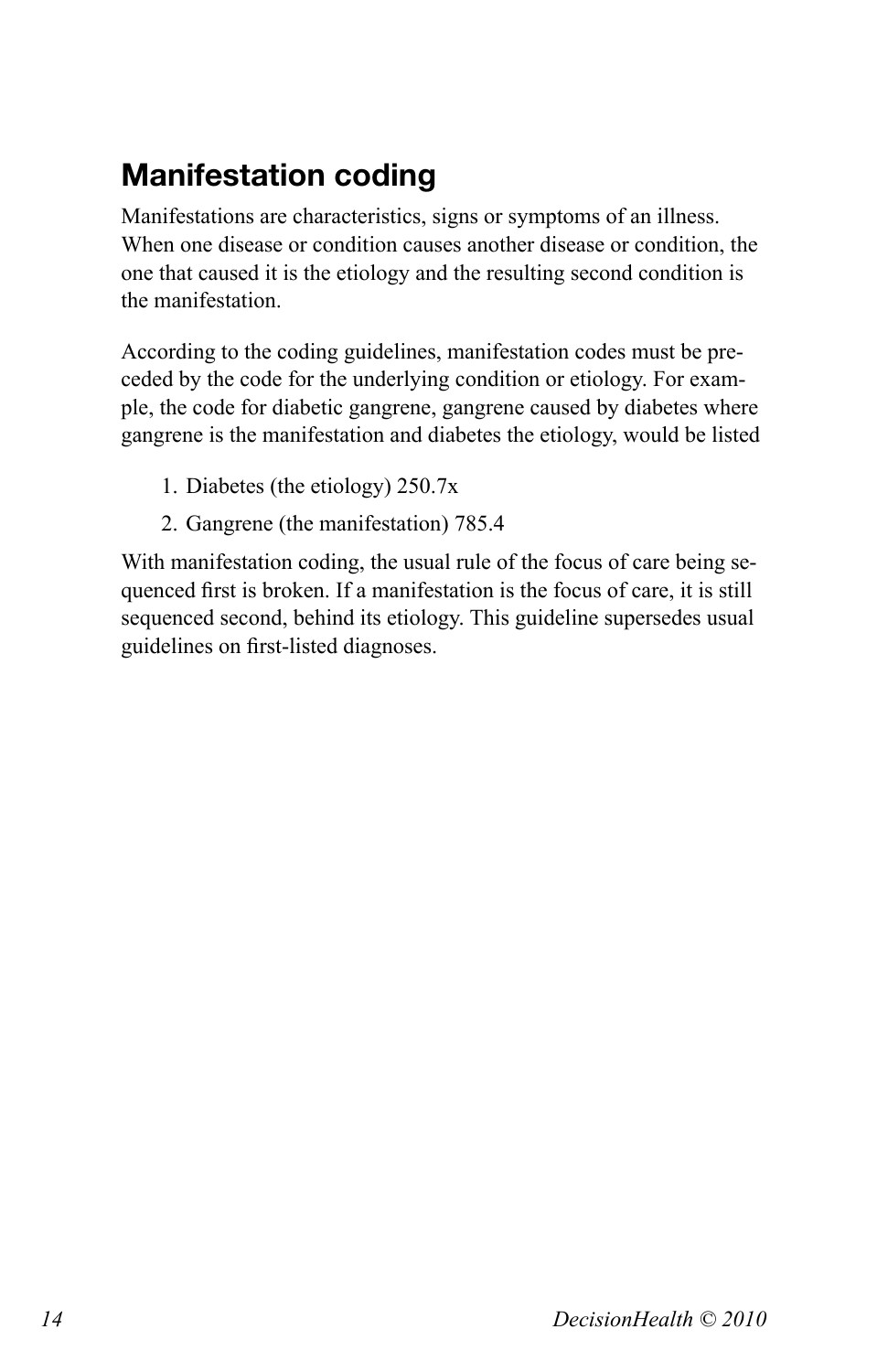# **Complications**

A complication is a problem that arises complicating the healing process of the initial illness, injury or medical/surgical procedure. There is *no time limit* as to when a complication may occur.

Complications are generally found in categories 996-999. Look in the Alphabetical Index under "Complications." Make sure you verify the code in the Tabular List and follow the directions to use additional codes.

Do not use a V code with a complication unless instructed by the code book to do so!

### **Late effects**

A late effect is the residual effect (condition produced) after the acute phase of an illness or injury has terminated. There is no time limit on when a late effect code can be used. The residual may be apparent early such as an infection of the central nervous system, or it may occur months or years later, such as that due to a previous injury.

When coding a late effect, reference the word "late" in the Alphabetical Index. Coding of late effects generally requires two codes sequenced as follows:

- First the condition or nature of the late effect (residual)
- Second the cause of the late effect
- • For example, gait abnormality as a late effect of hip fracture
	- • 781.2 *Abnormality of gait*
	- • 905.3 *Late effect of hip fracture*

Exception to the rule: If the late effect code includes the manifestation, or late effects of CVA. Many codes in Category 438 are **combination codes**. In that case, use one code to describe the late effect: If a patient develops aphasia from a CVA, code 438.11, Late effect of CVA, Aphasia.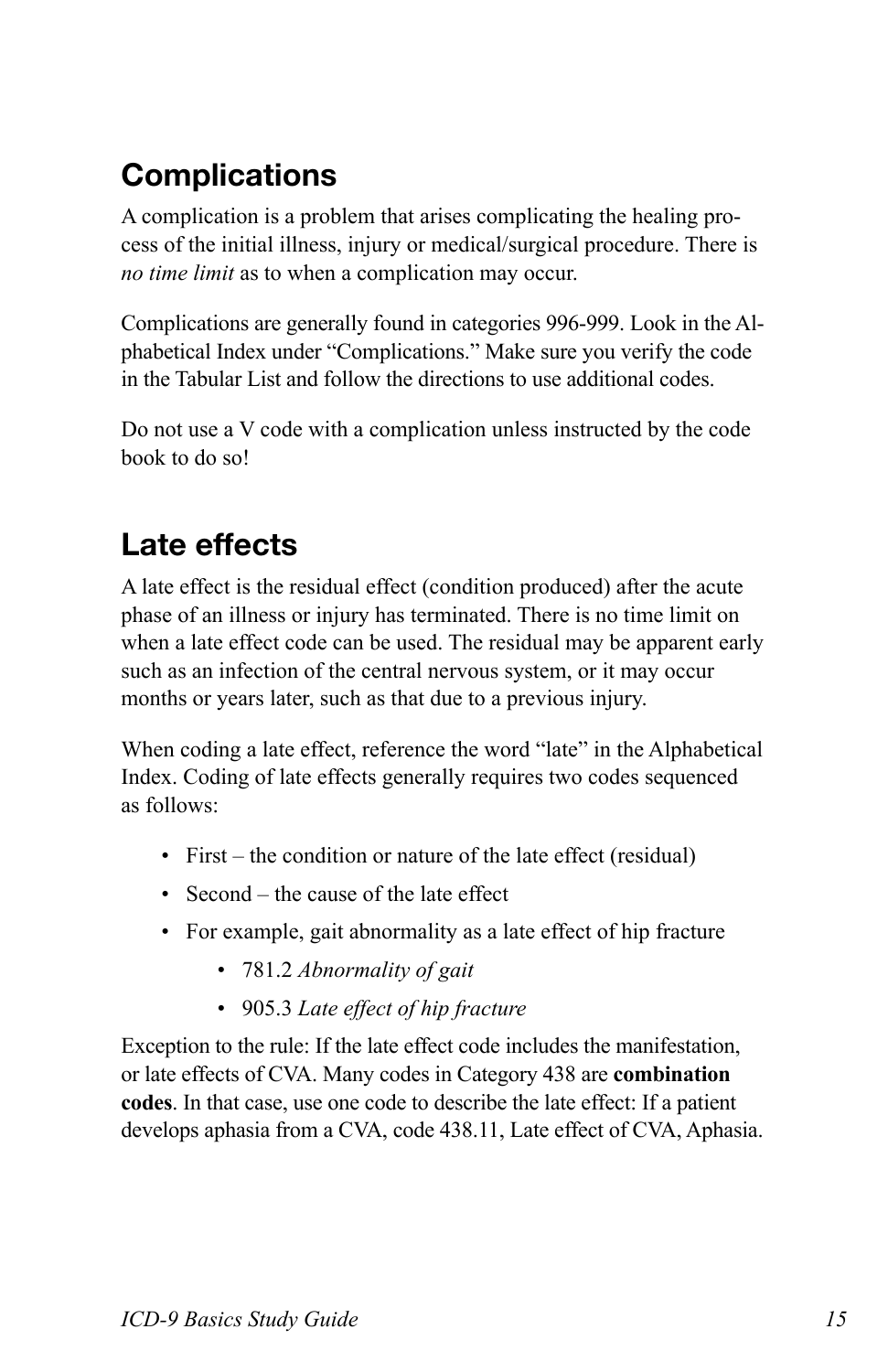# **Symptom coding**

Symptom codes, found in Chapter 16 of Volume 1 – Signs, Symptoms and Ill-Defined Conditions (780-799), describe patient problems, not diseases. While Chapter 16 codes can be assigned as the principal diagnosis in M1020, it is required under the coding guidelines to code a definitive diagnosis, if determined. Home health cannot code on suspected diagnoses or assumed diagnoses. Symptoms should be coded in that situation.

The acute or chronic condition underlying a symptom, if determined, should always be coded for coding accuracy and risk adjustment. Code only "confirmed" diagnoses. Do not code "rule out," "suspected" or "probable" diagnoses. If there is no definitive diagnosis, coding the symptom may be the only option.